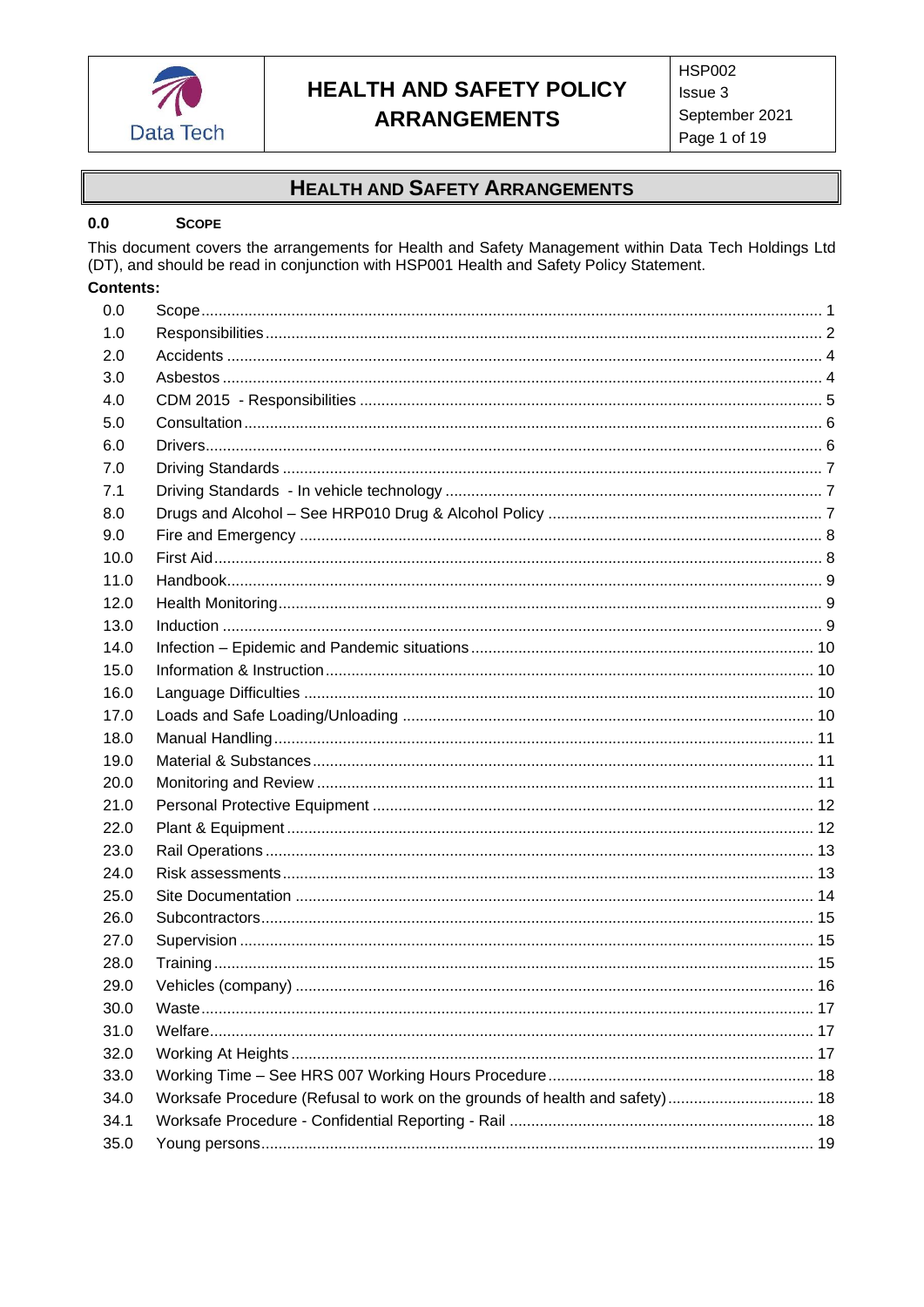

<span id="page-1-0"></span>

| 1.0                                                                                                                                                                                                                                                                                                                                                                                                                                                                                                                                        | <b>RESPONSIBILITIES</b>                                                                                      |                    |  |
|--------------------------------------------------------------------------------------------------------------------------------------------------------------------------------------------------------------------------------------------------------------------------------------------------------------------------------------------------------------------------------------------------------------------------------------------------------------------------------------------------------------------------------------------|--------------------------------------------------------------------------------------------------------------|--------------------|--|
| 1.1                                                                                                                                                                                                                                                                                                                                                                                                                                                                                                                                        | <b>OVERALL RESPONSIBILITY</b>                                                                                |                    |  |
| Mr Bob Jacobs - Managing Director<br>Unit 4 Gateway Business Centre<br><b>Tom Cribb Road</b><br>Woolwich Arsenal, London<br><b>SE28 0EZ</b>                                                                                                                                                                                                                                                                                                                                                                                                |                                                                                                              | Tel: 020 8319 5640 |  |
| 1.2                                                                                                                                                                                                                                                                                                                                                                                                                                                                                                                                        | <b>DAY TO DAY RESPONSIBILITY</b>                                                                             |                    |  |
|                                                                                                                                                                                                                                                                                                                                                                                                                                                                                                                                            | Mr Bob Jacobs - Managing Director                                                                            | As above           |  |
| 1.3                                                                                                                                                                                                                                                                                                                                                                                                                                                                                                                                        | <b>HEALTH AND SAFETY PERSONNEL</b>                                                                           |                    |  |
|                                                                                                                                                                                                                                                                                                                                                                                                                                                                                                                                            | Tel: 020 8319 5640 / 07968 843337<br>Mr Mark Robson - Compliance Manager                                     |                    |  |
| 1.4                                                                                                                                                                                                                                                                                                                                                                                                                                                                                                                                        | <b>SPECIFIC RESPONSIBILITY - FIRST AID</b>                                                                   |                    |  |
| Mr Mark Robson plus designated others<br>Tel: 020 8319 5640 / 07968 843337<br>Sites - as designated to shift or site                                                                                                                                                                                                                                                                                                                                                                                                                       |                                                                                                              |                    |  |
| 1.5                                                                                                                                                                                                                                                                                                                                                                                                                                                                                                                                        | <b>SPECIFIC RESPONSIBILITY - TRANSPORT &amp; VEHICLES</b>                                                    |                    |  |
|                                                                                                                                                                                                                                                                                                                                                                                                                                                                                                                                            | Mr David Stothard - Procurement/Fleet Manager<br>Tel: 020 8319 5640 / 07958 332014<br>plus designated others |                    |  |
| 1.6                                                                                                                                                                                                                                                                                                                                                                                                                                                                                                                                        | <b>SPECIFIC RESPONSIBILITY AND DUTIES - ALL EMPLOYEES</b>                                                    |                    |  |
| All employees have a duty under the 1974 Health and Safety at Work act to:<br>Cooperate fully in all matters of health and safety with the company management.<br>≻<br>Ensure that guarding, equipment, PPE, plant, tooling etc. provided to safeguard their health and safety<br>⋗<br>is not intentionally damaged or interfered with.<br>Take reasonable care of their own health and safety and of those who may be affected by their work or<br>➤<br>equipment.<br>Report all damage to or deficiencies of equipment immediately.<br>≻ |                                                                                                              |                    |  |

➢ Report all health and safety concerns to the appropriate Supervisor/Site Person in Charge, line manager or those listed in 1.1, 1.2, or 1.3 of this procedure.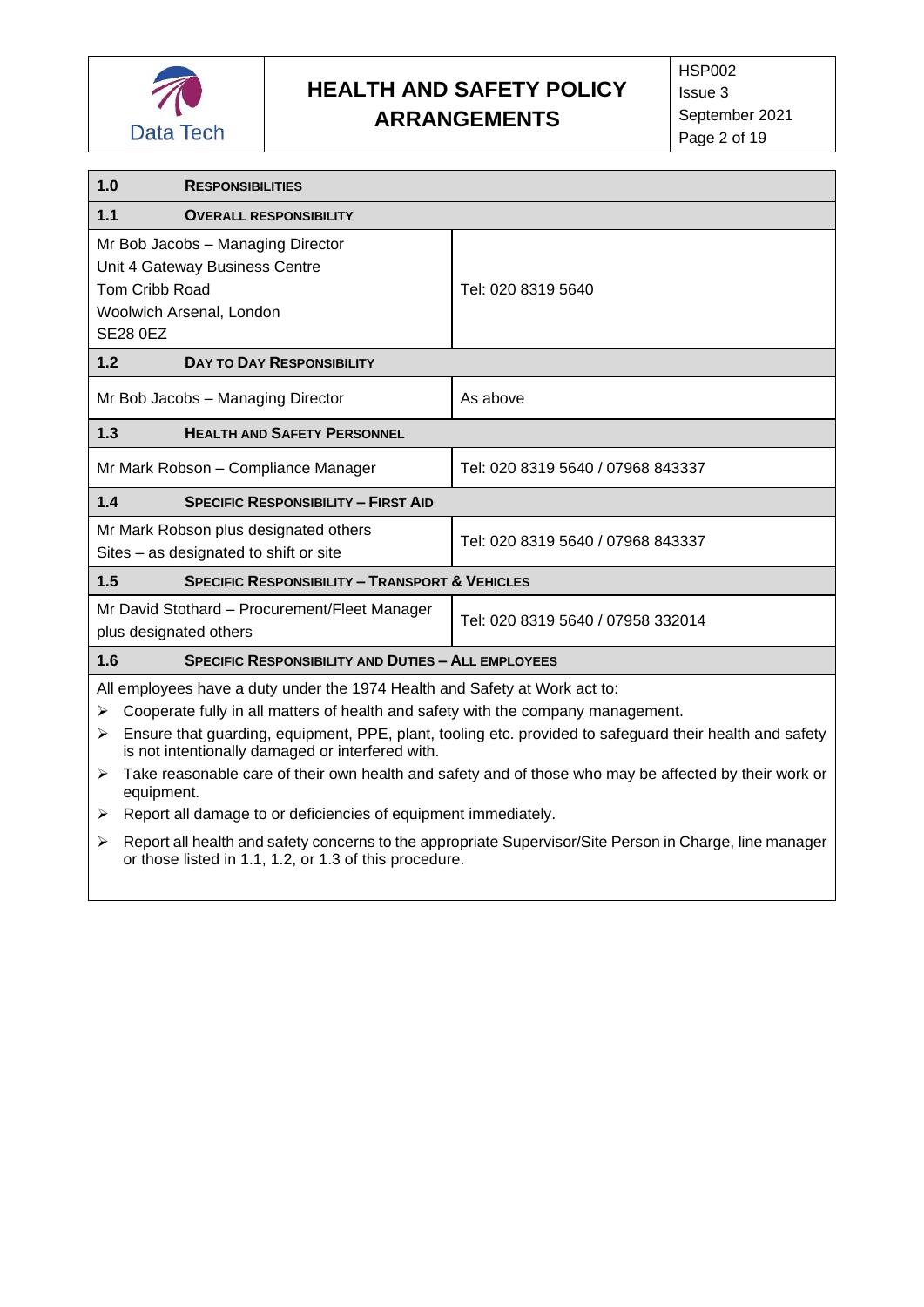



## **DATA TECH HOLDINGS LTD MANAGEMENT STRUCTURE: RESPONSIBILITY FOR SAFETY AND COMPETENCE**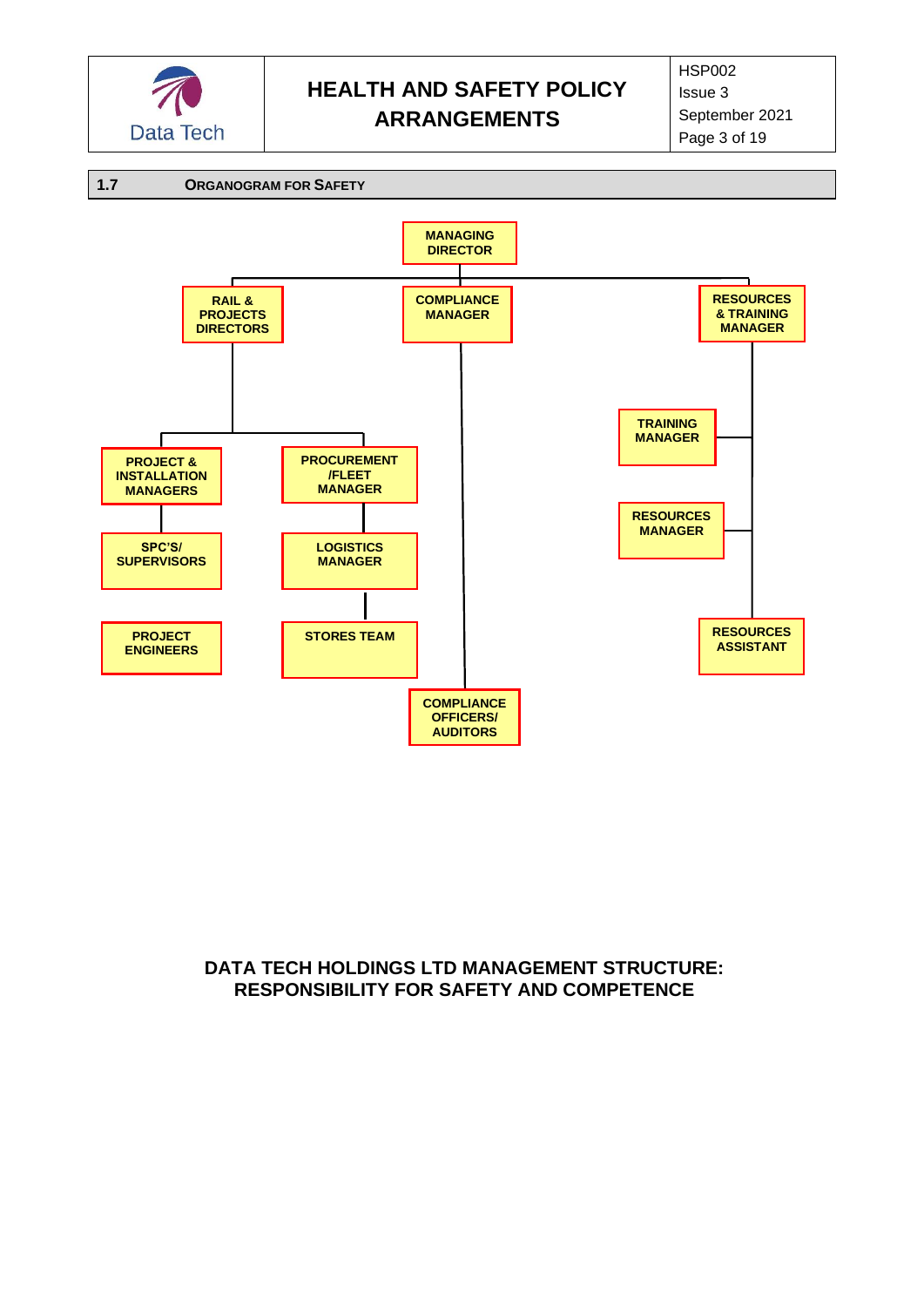

#### <span id="page-3-0"></span>**2.0 ACCIDENTS**

#### **Definitions**:

An **ACCIDENT** is defined as an unplanned, unexpected and undesired event likely to cause or actually resulting in harm to persons or damage to property or environment.

A **NEAR MISS** or **NEAR HIT** is an unplanned, unexpected and undesirable event where harm or damage was narrowly avoided.

All accidents, near misses/hits including those that **may** have environmental impact or cause damage to property, plant, materials or infrastructure will be reported and recorded on the accident report form.

All accidents will be investigated by the designated safety advisor or nominated deputy and findings will be recorded along with actions taken.

Subject to site, additional reporting may be required to the client, Principal Contractor or as laid down in the contract or safety plan for site.

### **2.1 ACCIDENTS - RIDDOR**

Notifiable accidents or dangerous occurrences will be reported to the Health and Safety Executive in accordance with RIDDOR regulations via the internet at www.hse.gov.uk/riddor, by the designated health and safety advisor

The company will fully cooperate with all official investigations.

#### <span id="page-3-1"></span>**3.0 ASBESTOS**

Asbestos is still the single greatest cause of work-related deaths in the UK and as such the risks from such materials must be properly controlled.

So far as is reasonably practicable:

- $\triangleright$  Staff who may work in areas containing asbestos will be Asbestos Awareness trained.
- ➢ Details of asbestos present in the works location shall be gained prior to commencement of works.
- $\triangleright$  Risk assessments will be carried out and control measures identified and arranged, including additional training where necessary.
- $\triangleright$  Licensed contractors will be engaged where works are required in and around areas where asbestos containing materials are present and there is risk of disturbance or where removal of same is required.
- $\triangleright$  Suitable and sufficient staff, equipment, and PPE will be on site.
- $\triangleright$  Staff shall be fully briefed on the safe system of work.
- $\triangleright$  SPC/Supervisor will fully understand the risks and requirements and is capable of setting up and maintaining the safe system of work.
- ➢ Waste disposal requirements have been identified and arranged.

All works shall be strictly supervised throughout.

#### **3.1 ASBESTOS - EXPOSURE**

Should personnel be inadvertently exposed to asbestos fibres the following procedure shall be followed:

- ➢ The area shall be sealed off and all staff removed.
- $\triangleright$  Contamination shall be reported to line and safety managers and to the person in charge of the site and to the area Duty Holder.
- ➢ Personnel shall be decontaminated in accordance with HSE guidelines.
- $\triangleright$  The works area shall be decontaminated by specialist licensed contractors as necessary.
- $\triangleright$  Personnel who may have been exposed shall be sent for medical assessment and treatment.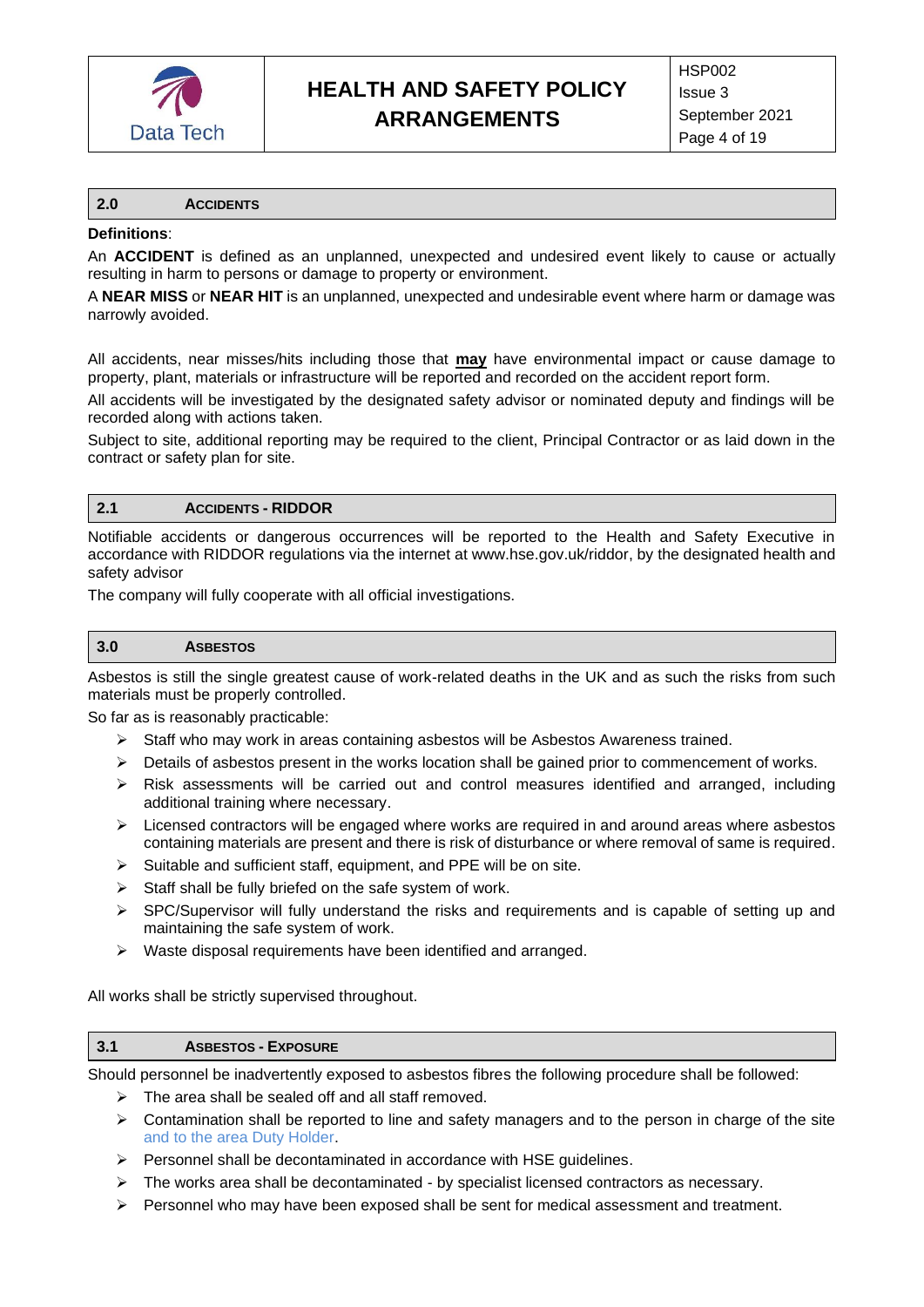

- $\triangleright$  Full investigation will be carried out and a report published with actions including continuous assessment of personnel, notification to insurer and the making of a permanent record of the exposure.
- ➢ Report of Dangerous occurrence shall be made under RIDDOR.

#### **3.2 ASBESTOS - AWARENESS**

All employees who may foreseeably work in the vicinity of asbestos containing materials (ACM's) and could possibly be exposed, shall receive Asbestos Awareness Training. This shall include:

- Properties of asbestos, health effects including that on smokers.
- Types, uses and likely presence of asbestos.
- How to avoid risks from asbestos and how to avoid disturbance of ACM's.
- Personal protective equipment.
- Procedures to be followed in case of emergency.
- Health monitoring and exposure.
- Legal requirements.

Refresher training will be carried out periodically but within 24 months.

All trained staff will carry a competence card or certificate.

#### <span id="page-4-0"></span>**4.0 CDM 2015 - RESPONSIBILITIES**

DT fully understand the responsibilities under the Construction (Design and Management) Regulations 2015 (CDM 2015) and will ensure the following.

The client is aware of the client duties under CDM 2015 before any work starts and all pertinent information has been received.

All DT personnel have the skills, knowledge, experience and, where appropriate, the organisational capability to carry out the work safely and without risk to health.

Works are planned, managed and monitored to ensure any risks are controlled including those to anyone who might be affected by it (including members of the public) and the measures needed to protect them

Suitable and sufficient training/refresher training is carried out to maintain skills, knowledge and a Safe System of Work

All workers under DT control will be given a suitable, site-specific induction where not provided by the Principal Contractor.

DT will provide appropriate levels of supervision, information and instructions to workers under their control for the works, site risks and controls.

Site security will be maintained, so far as reasonably practicable, subject to responsibility and requirements of the Principal Contractor and the location with works not starting until reasonable steps have been taken to prevent unauthorised access.

DT shall ensure suitable welfare facilities are provided and maintained them throughout the work from the start for staff under their control, or shall be supplied by DT.

DT will:

- Coordinate their work with the work of others in the project team
- Comply with instructions/directions given by the Principal Designer or Principal Contractor
- Comply with all parts of the Construction Phase Plan for the project relevant to their work
- Liaise with all interested parties on matters affecting the health, safety and welfare of persons on site and in the vicinity.
- Ensure good lines of communication are maintained with all interested parties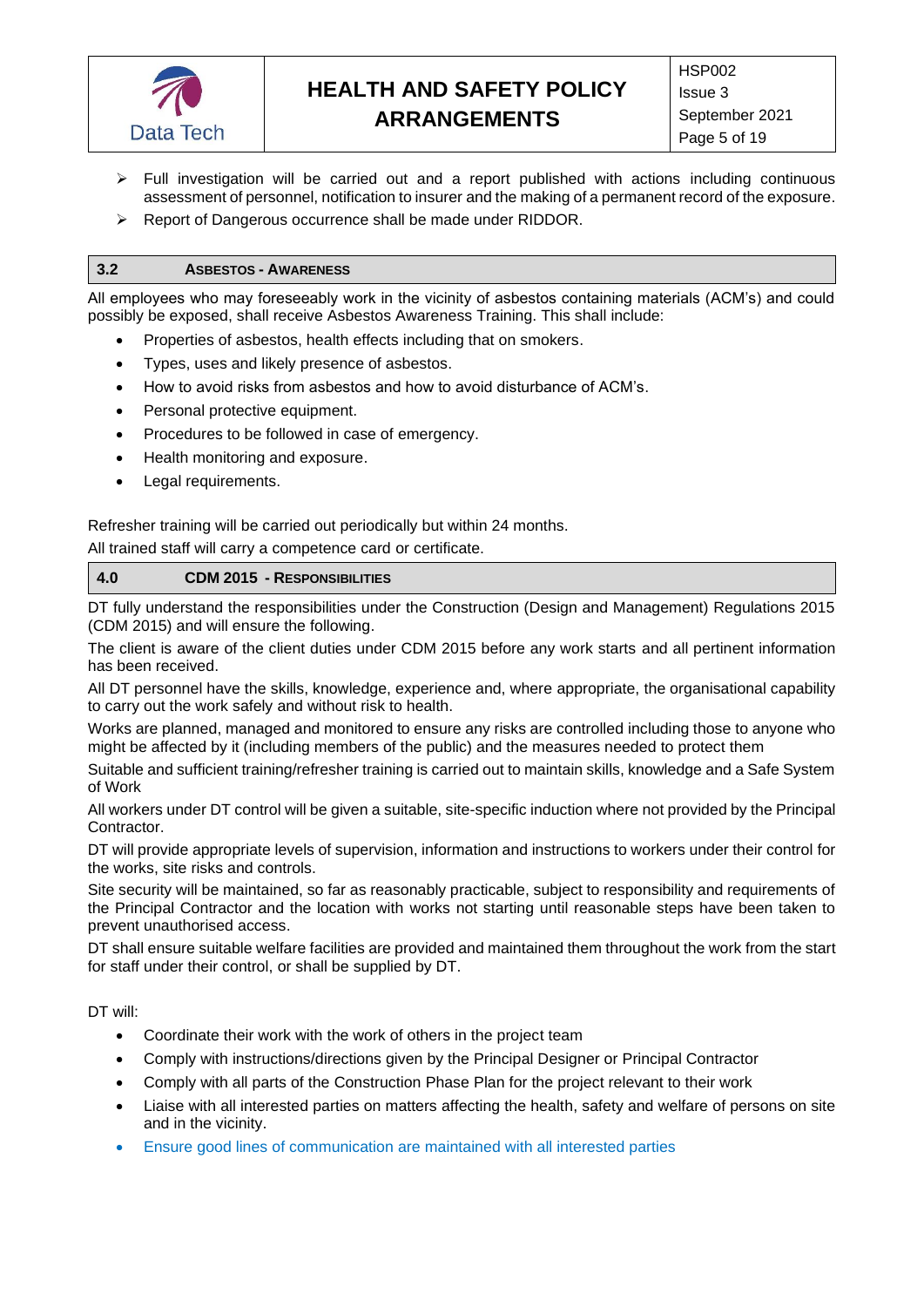

#### <span id="page-5-0"></span>**5.0 CONSULTATION**

Employees shall be directly consulted on matters of health and safety so far as is practicable.

Where this is not possible, the Site Persons in Charge or line managers may act as a conduit for such consultations.

All employees shall have direct access to the designated health and safety advisor and shall be given the relevant contact details including mobile number and email at the time of induction or when such details change.

Additional information will be made available via the DT internet portal.

<span id="page-5-1"></span>

Except in an emergency, only personnel authorised by a Director or the Fleet Manager shall be permitted to drive company vehicles.

Drivers shall at minimum (unless special exception is made):

- $\triangleright$  Be over 25 and physically fit.
- ➢ Hold a valid UK or EC Licence and be licensed for the type of vehicle.
- $\triangleright$  Permit the Company to verify license details and penalty points via the DVLA online system as required (at least six monthly intervals).
- $\triangleright$  Pass an eye test approximately at 6 month intervals (at 20m) and before resuming driving following a blameworthy accident.
- ➢ Pass a driver assessment both initially and following a blameworthy incident.
- $\triangleright$  Be both sober and free of influence of any drug or medication.

All drivers shall notify the Company in writing of any motoring offences with which they have been charged or convicted.

#### Drivers shall ensure that:

- $\triangleright$  A daily "walkaround check" is carried out and recorded on the vehicle check sheet with any defects and actions listed before the vehicle is used.
- $\triangleright$  Vehicles are driven in a safe and considerate manner at all times and in compliance to the Highway code and local restrictions.
- $\triangleright$  Due regard is always given to vulnerable road users including cyclists, children, the elderly and those with disabilities.
- $\triangleright$  Vehicles are always parked in a safe and legal manner where they do not interfere with other road users nor cause obstruction.
- $\triangleright$  The vehicle is maintained in a clean and tidy condition, both internally and externally.
- ➢ All functional equipment, brakes and lights are operational and effective.
- ➢ The vehicle is secured and deadlocked when left unattended.
- ➢ They comply with all requirements of HRP006 Company Vehicle Policy.
- ➢ All required training is attended.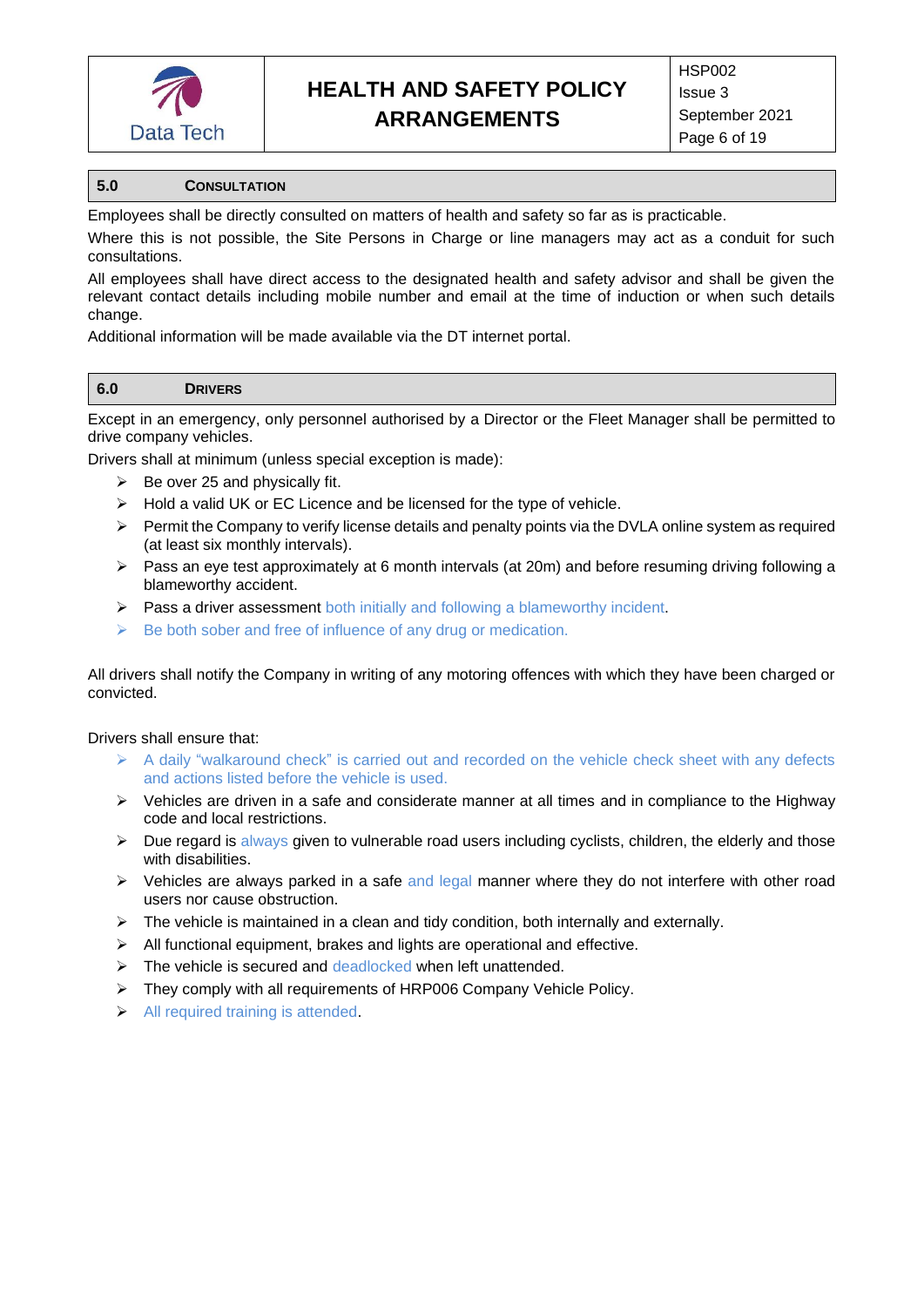

#### <span id="page-6-0"></span>**7.0 DRIVING STANDARDS**

Drivers shall ensure that good driving standards are maintained at all times both for their own safety and that of other road users particularly children, the elderly and cyclists.

This shall be accomplished by:

- $\triangleright$  Obeying speed limits;
- ➢ Anticipating and adjusting to road and traffic conditions.
- $\triangleright$  Ensuring loads are both within the payload capacity of the vehicle and are safely secured.
- $\triangleright$  Ensuring that only the number of passengers are carried for which the vehicle is designed.
- $\triangleright$  Driving smoothly, avoiding sudden braking and rapid acceleration to avoid destabilising any load.
- $\triangleright$  Not eating, drinking or smoking whilst driving.
- $\triangleright$  Concentrating on driving, avoiding distractions from both inside and outside the vehicle
- $\triangleright$  All occupants wearing seat belts when travelling.
- ➢ Not driving if tired or if taking medication that causes drowsiness or has an effect on vision.
- ➢ Not taking illegal substances or driving under the influence of alcohol.
- $\triangleright$  Ensuring that the vehicle is roadworthy and all safety devices are functioning correctly.
- ➢ Not being drawn into confrontations with other road users

#### <span id="page-6-1"></span>**7.1 DRIVING STANDARDS - IN VEHICLE TECHNOLOGY**

Drivers shall not use handheld in-vehicle technology such as mobile phones, whilst driving, nor shall devices be programmed or handled, even in stationary traffic.

Use of hands free equipment shall be minimised and calls shall not be taken unless vital. Drivers shall instead find a safe area to park and return the missed call.

Office staff shall be mindful that staff members may be driving and shall both limit number of calls and call duration as much as possible.

#### <span id="page-6-2"></span>**8.0 DRUGS AND ALCOHOL – SEE HRP010 DRUG & ALCOHOL POLICY**

Data Tech operates a zero tolerance to drug and alcohol abuse including "legal highs", within the workplace. Any employee or subcontractor found intoxicated during working hours or on Company premises, vehicles or worksites will be escorted from the premises immediately. The Company will then take disciplinary action when the employee has had time to recover from the effects of intoxication.

All employees and subcontractors shall understand and accept their responsibilities under the policy and:

- ➢ Never report for duty having taken or whilst under the influence of alcohol or non-medicinal drugs.
- $\triangleright$  Be familiar with all aspects of the policy and the disciplinary implications resulting from a breach.
- ➢ Identify employees or subcontractors whose performance is impaired by alcohol or drugs and resolve any problems that may arise.
- ➢ Encourage any employee or subcontractor with a drink or drugs related problem to come forward and seek help.
- ➢ Avoid covering up or colluding with colleagues whose behaviour and performance is affected by alcohol or drugs.
- $\triangleright$  Ensure that employees and subcontractors are aware that to use, possess, consume, store or sell illicit drugs on either the Company's or its Client's premises or to report for work having taken such drugs will result in disciplinary action which may lead to summary dismissal.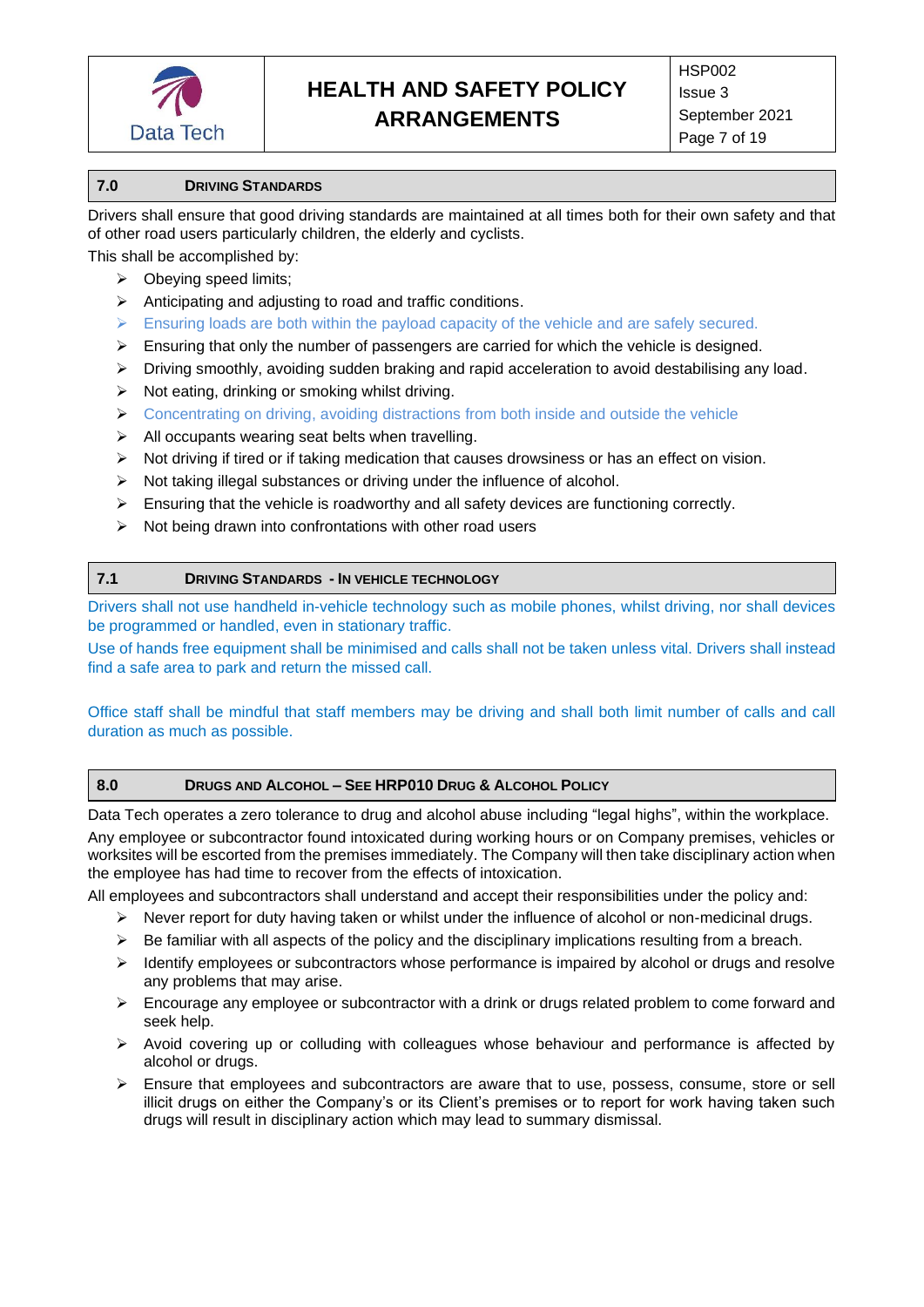

## <span id="page-7-0"></span>**9.0 FIRE AND EMERGENCY 9.1 FIRE AND EMERGENCY - OFFICES:**

Company Offices shall be equipped, at minimum, with AFFF and CO2 extinguishers situated at designated fire points at the points of escape and others as may be deemed appropriate.

In the event of an emergency all personnel shall clear the area via the designated access points and meet at the Assembly point as detailed.

#### **Car Park area to the right of gates.**

#### **9.2 FIRE AND EMERGENCY - SITE**

Prior to works the site emergency procedures shall be identified including, evacuation routes, assembly points, call points, alarms and fire points.

Where required and subject to location, works and existing facilities, fire points shall be established at appropriate points comprising AFFF and CO2 extinguishers, fire blanket, along with, if required, adequate means of warning (fire bell or air horn).

All site staff shall be fully briefed on the location and operation of fire points and emergency procedures at the initial Site Induction.

#### **9.3 FIRE AND EMERGENCY - VEHICLES AND FUELLING**

Company commercial vehicles shall be supplied with AFFF or powder fire extinguishers which may be deployed on site where needed, particularly during fuelling operations of petrol or diesel powered equipment.

#### **9.4 FIRE AND EMERGENCY EXTINGUISHERS**

Extinguishers shall be serviced on at least an annual basis by an accredited service company and marked as such, unless otherwise determined by the manufacturer. Employees shall be trained in the use of the extinguishers as necessary.

#### **9.5 FIRE AND EMERGENCY - PROCEDURES**

In the event of an emergency alarms shall be activated and warnings given, then all personnel shall clear the area/building via the designated access points and meet at the **Assembly Point** as detailed for the office/location or as detailed in the method statement for site.

A role call shall then be taken to ensure everyone is accounted for.

The relevant emergency services shall be contacted via the 999 system.

All employees shall fully cooperate with the emergency services.

Detailed reports of the emergency shall then be passed to the designated Health and Safety Advisor and a final report produced. Statutory reporting as detailed before shall be made if required.

<span id="page-7-1"></span>

| 10.0 | <b>FIRST AID</b>                |
|------|---------------------------------|
| 10.1 | <b>FIRST AID - FIRST AIDERS</b> |

First Aid responsibility is detailed in section 1.4 of this document.

All first aiders shall have been trained to either First Aid at Work standard (three-day course) or Emergency First Aid at Work standard (1 day course). All shall undergo retraining at a minimum of 3 yearly intervals.

A minimum ratio of 15 staff per first aider will be maintained on site.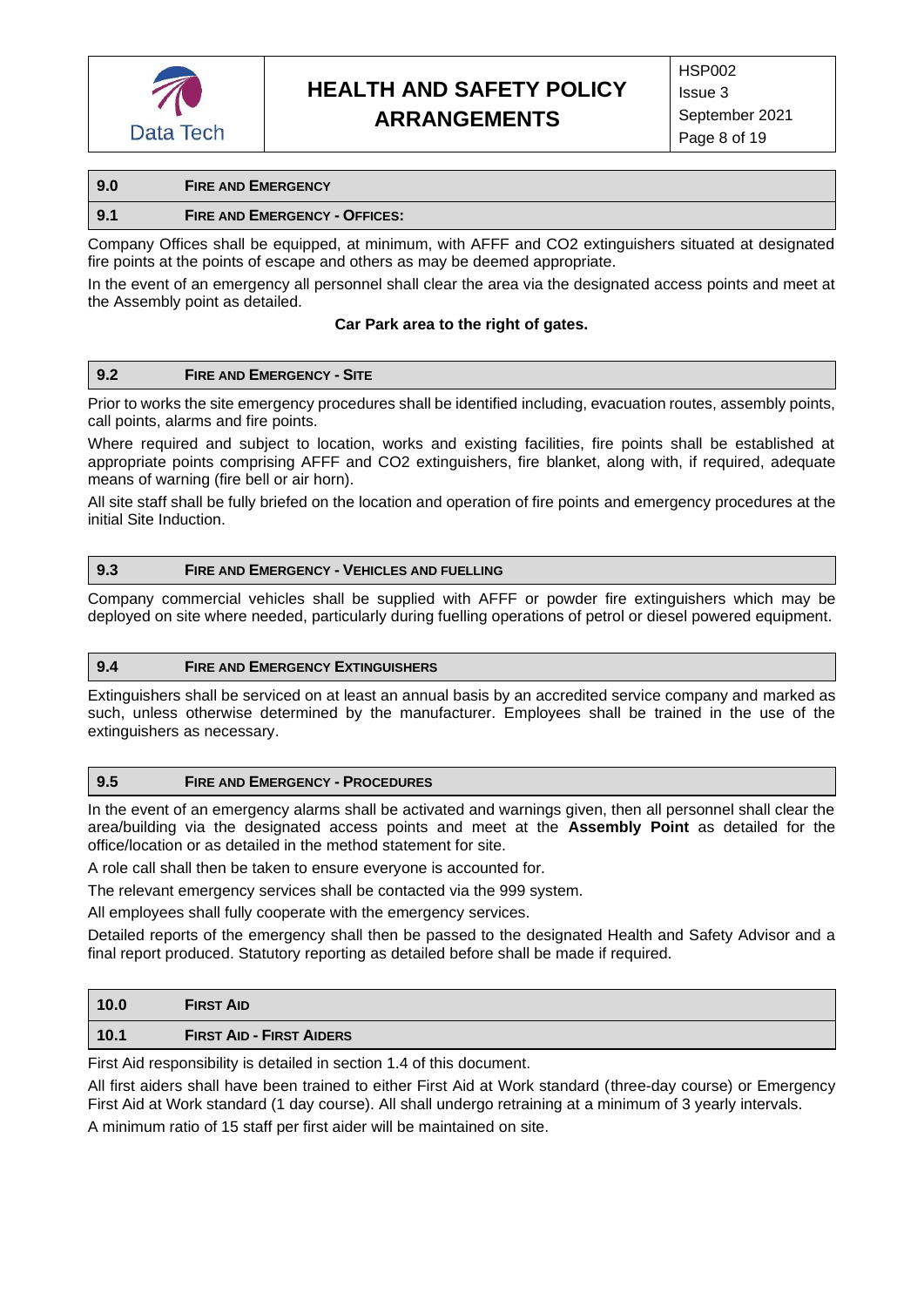

### **10.2 FIRST AID - FIRST AID KITS**

First aiders shall be equipped with an appropriately sized & suitably stocked First Aid kit or kits for the crew size working on site.

First Aid kits and bottles of potable water will be carried in company vehicles, as appropriate, for use on site.

First Aid facilities shall be maintained in the site offices of fixed operational sites or at a suitable point for transient or mobile sites.

All kits shall be checked at regular intervals and restocked or replaced as necessary and shall at least meet the minimum legal requirements. Expired, damaged or contaminated stock shall be destroyed.

#### <span id="page-8-0"></span>**11.0 HANDBOOK**

Data Tech Health and Safety Handbook (HSP010) will be issued to all employees at the time of induction with further revisions and / or additions as necessary.

This handbook forms part of Data Tech's arrangements for Health & Safety.

#### <span id="page-8-1"></span>**12.0 HEALTH MONITORING**

Medical questionnaires shall be completed by all staff on engagement.

At regular intervals (approximately 1-2 years) health monitoring forms will be sent to all staff for completion and return. All forms will then be reviewed by the designated Health and Safety Advisor or designate.

Should any adverse change or worsening in condition be reported, competent medical advice shall be sought and where necessary, medical or specialist examination arranged or contact with the persons GP made.

Further actions will be based on findings and advice to ensure the health safety and welfare of the person concerned.

<span id="page-8-2"></span>

| 13.0 | <b>INDUCTION</b>                 |
|------|----------------------------------|
| 13.1 | <b>INDUCTION - ON EMPLOYMENT</b> |

All employees will undergo induction and safety training on their first working day so far as is practicable or as soon as possible thereafter.

Inductions will be carried out by Health and Safety personnel as appropriate or by a competent deputy. An online induction shall also be available via the Data Tech's portal.

The induction shall include all relevant company procedures and basic manual handling training.

The induction shall be recorded on form DTQSQSFHR0007 Induction form and a briefing form DTQSQSFRM0002 or DTQSQSFRM0033 STARRT Card shall be completed and signed by all attendees of subsequent Toolbox Talks or briefings.

#### **13.2 INDUCTION – SITE, BRIEFINGS AND RECORDS**

All personnel shall receive site induction prior to starting work, carried out by the SPC/Supervisor.

This shall include at minimum:

- ➢ Site Rules.
- ➢ Details of works and method statements including liaison and communication between workgroups.
- ➢ Site specific hazards and control measures.
- ➢ PPE.
- ➢ Risk & COSHH Assessments.
- $\triangleright$  Working at heights where applicable.
- $\triangleright$  Protection arrangements where applicable.
- ➢ Fire and Emergency procedures and locations of fire points.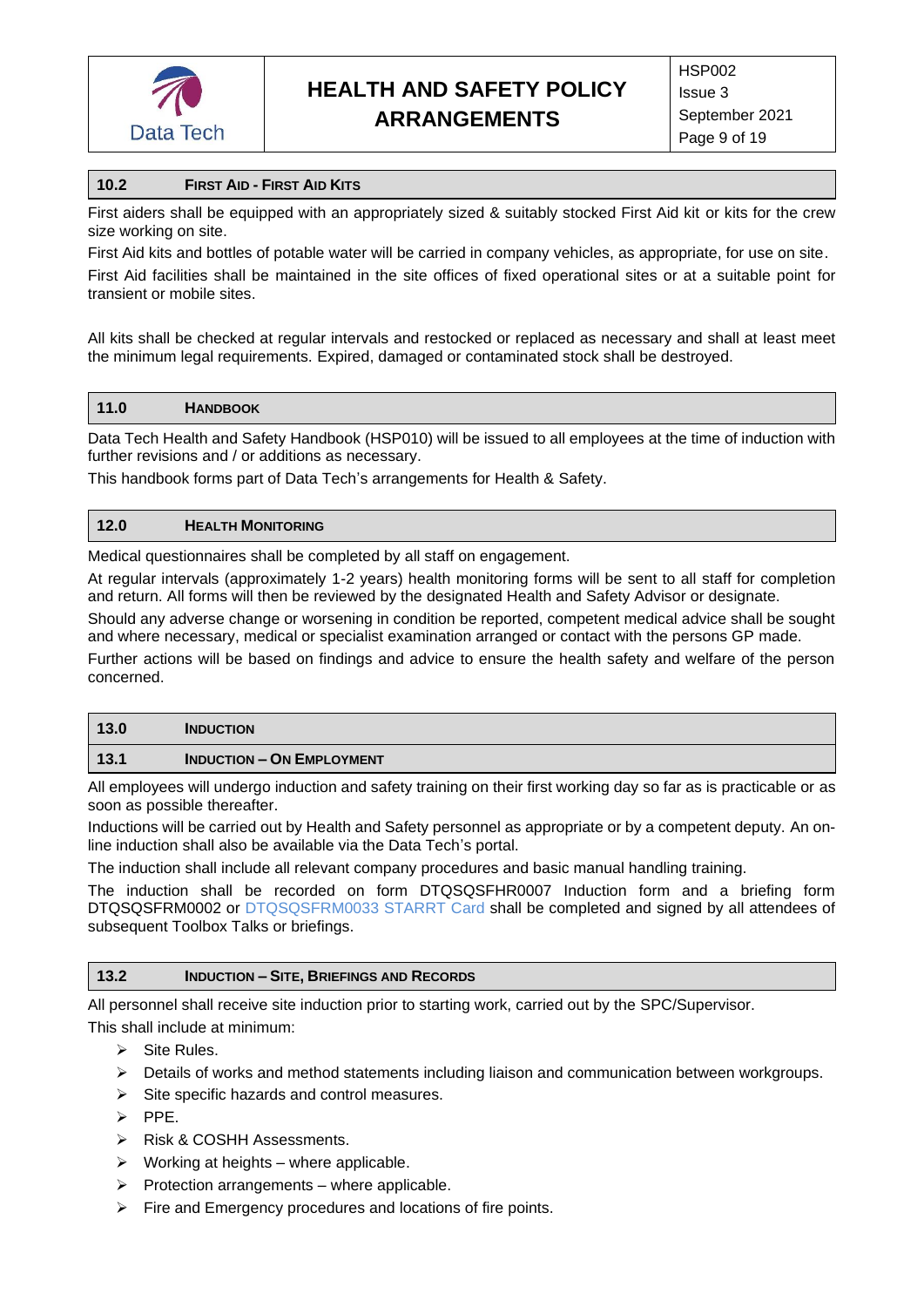

➢ First Aid procedures, first aiders, and location of first aid supplies.

All inductions shall be recorded on DTQSQSFRM0002 - Site Briefing Sheet or DTQSQSFRM0033 STARRT Card.

#### <span id="page-9-0"></span>**14.0 INFECTION – EPIDEMIC AND PANDEMIC SITUATIONS**

During situations of epidemic or pandemic, government advice and instruction shall be followed.

- $\triangleright$  Risk assessments shall be carried out and vulnerable members of staff identified and where possible work from home.
- ➢ Manning of offices shall be minimised both in staff on site and hours occupied.
- $\triangleright$  Addition cleaning/sanitisation of areas, tooling and vehicles shall be implemented.
- $\triangleright$  Social distancing shall be implemented both in office and site locations.
- ➢ Face coverings, sanitiser and wipes shall be provided to all staff locations.
- ➢ Where appropriate, temperatures shall be taken prior to entry to offices.
- ➢ SSOW (Safe Systems of Work) shall be developed, briefed implemented for works

#### <span id="page-9-1"></span>**15.0 INFORMATION & INSTRUCTION**

Health and Safety information and instruction will be supplied to all personnel by the designated Health and Safety Advisor or competent designate.

Information may be supplied in the form of briefings, emails, hard copy or training sessions, online, at site or in company offices or other suitable locations.

Staff shall be required to sign hard copy records of briefings or otherwise signify they have received the briefing via electronic means for emails and online systems.

#### <span id="page-9-2"></span>**16.0 LANGUAGE DIFFICULTIES**

In cases where the employee or others engaged by Data Tech are restricted in their reading of, understanding or use of the English language, then suitable means will be used to ensure their understanding of the required safety rules and processes.

This may include:

- Use of interpreters;
- One to one tuition;
- Extended induction;
- External educational assistance.

Additional onsite supervision may be required in these circumstances.

#### <span id="page-9-3"></span>**17.0 LOADS AND SAFE LOADING/UNLOADING**

Vehicles shall only be loaded to within their weight capacity. Under no circumstances shall any vehicle load capacity be exceeded.

Large items shall be loaded first and secured prior to the loading of smaller items.

Heavy items should be distributed evenly across the floor surface of the van, ideally across areas that are most structurally sound. Light items should be placed on top of heavy items to reduce the risk of damage.

Cable drums shall be chocked and secured.

Materials and equipment should be secured to prevent sliding and toppling during transit, to protect both the load and the vehicle especially when travelling over rough ground or uneven surfaces.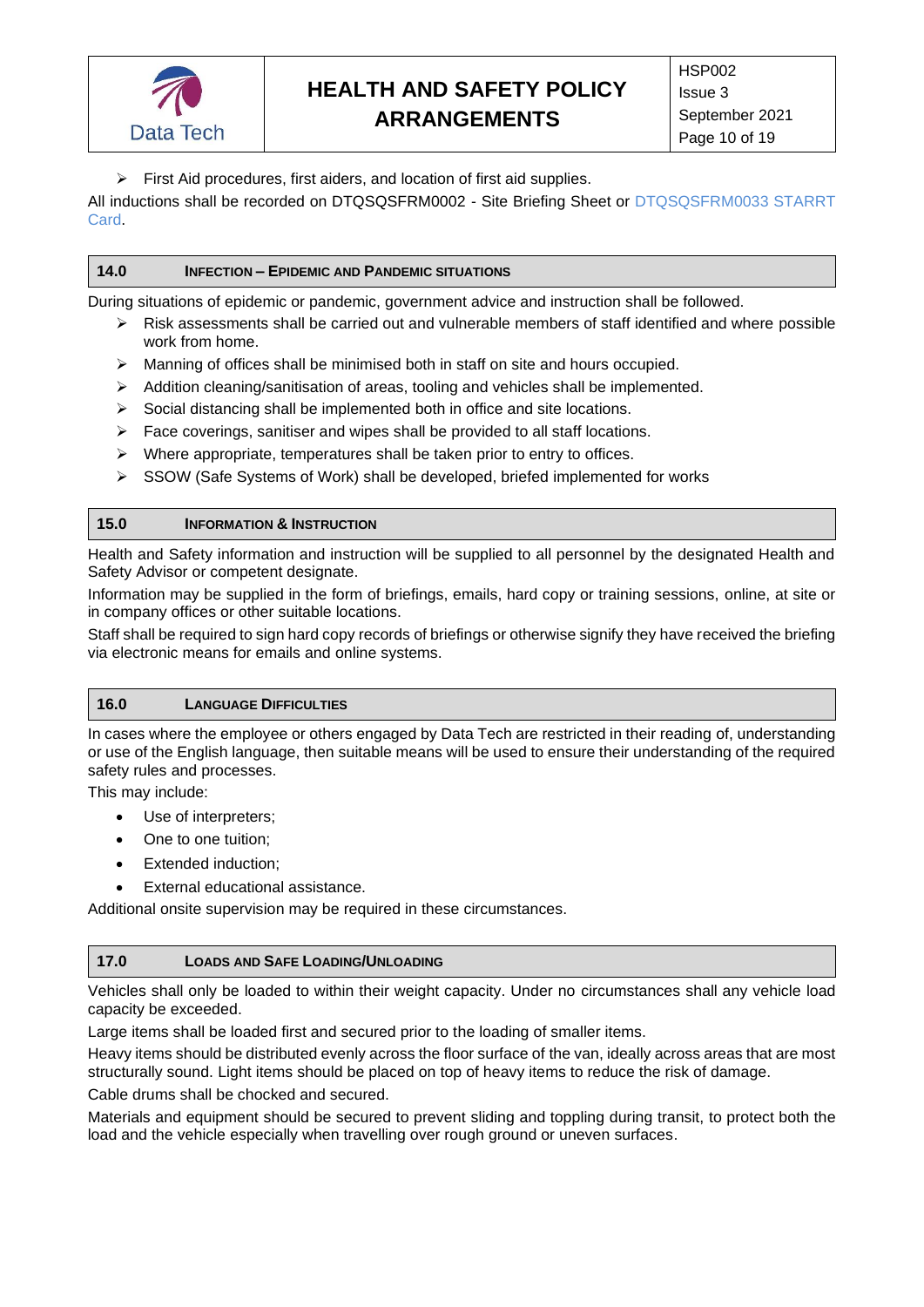

Additionally, it can be a significant risk to safety when unloading if items have piled up against the door of the van or are stacked precariously.

Use anchoring points within the van and lashing/tensioning straps to tie items down. Fragile items or equipment (fire extinguishers in particular), must be protected with moving blankets or other suitable materials or packed in a rigid box or case.

### **Unloading.**

Unloading zones should be chosen to minimise any risks to safety, inconvenience to other road users and to any persons using a neighbouring footpath.

Where practicable, unloading should take place in an area free of traffic or other obstructions. Where this is not practicable and where there are large or numerous items to be unloaded and safety zone should be defined and marked. Safety Marshals may be required where there is heavy footfall or where loads are being moved across footways. Adequate personnel shall be available to assist with unloading.

#### <span id="page-10-0"></span>**18.0 MANUAL HANDLING**

Operations will be assessed by the Project Manager and safety staff as applicable, with a view to the requirements for manual handling.

Carry loads will be limited to a maximum individual load of 25kg as far as reasonably practicable or within the capability of the person. All loads will be kept within the capability of the person.

Mechanical handling methods will be employed where practicable.

Where appropriate, materials, loads, methodology and equipment will be detailed in the method statement or site specific instruction for works and staff briefed accordingly.

All staff will receive manual handling training and briefings.

### <span id="page-10-1"></span>**19.0 MATERIAL & SUBSTANCES**

#### **19.1 MATERIAL & SUBSTANCES - COSHH ASSESSMENTS**

Assessment of substances falling under the Control of Substances Hazardous to Health will be undertaken by the designated Health and Safety Advisor listed in 1.3.

Actions and control measures required will be approved and implemented by project and site staff and audited by Compliance and Quality staff.

Assessments will be reviewed as above by the designated Health and Safety personnel listed in 1.3 on an annual basis or as required due to changes work scope, equipment, or environment.

COSHH assessments will be published to all employees via method statements, site or van packs, works instructions, or briefings as applicable.

All such assessments and related documentation will be held on the Data Tech's server.

#### **19.2 MATERIAL & SUBSTANCES- RISK MINIMISATION**

Data Tech will endeavour to minimise risk from materials and substances by selecting the least hazardous or harmful material to personnel or the environment.

Waste will be minimised by planning works and use in accordance with manufacturer's instructions. Redundant and waste materials will be disposed of in accordance with current legislation.

Staff will be suitably trained and briefed as necessary.

#### <span id="page-10-2"></span>**20.0 MONITORING AND REVIEW**

The company will make best endeavours to continuously improve its standards of operation, safety and training.

This will be achieved by the monitoring of tasks and operations which may be carried out by those detailed in 1.2.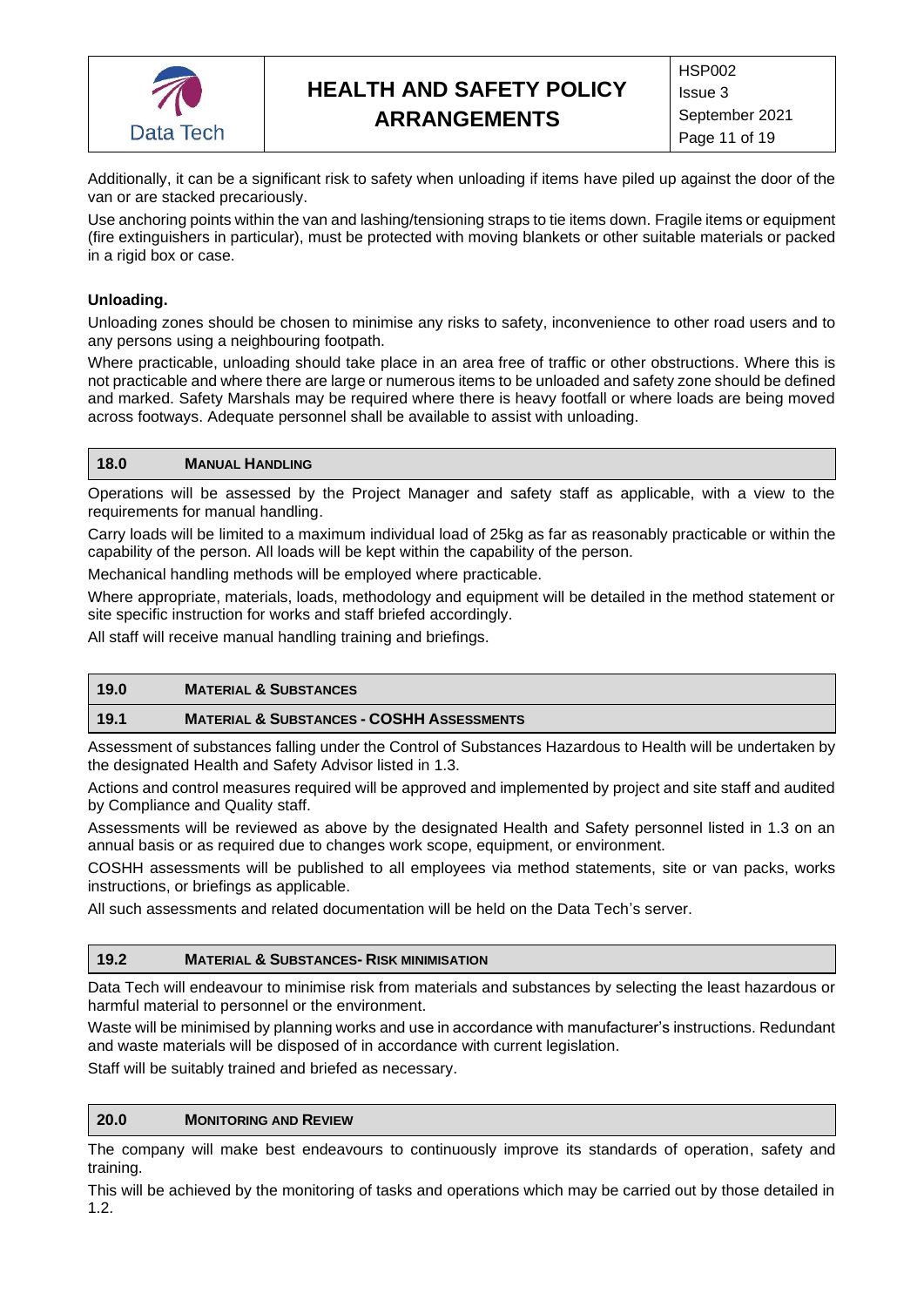

Policies, procedures, and risk/COSHH assessments shall be reviewed on at least an annual basis and the findings recorded. This shall be carried out as necessary, by company directors in conjunction with employees and the designated safety advisor(s).

#### <span id="page-11-0"></span>**21.0 PERSONAL PROTECTIVE EQUIPMENT**

The company shall provide suitable and sufficient Personal Protective Equipment (PPE), free of charge, to all those employees who may be exposed to a risk to their health and safety as a result of the tasks they are to undertake, or by the environment in which they will be working.

PPE shall only be issued after an assessment of hazards and risks pertaining to the task involved, has been made.

Supervisory staff are responsible for ensuring that the PPE supplied is correctly used and that any training required has been undertaken.

Records of the issue of PPE shall be maintained using form DTQSQSFRM0016 PPE Request and Issue Form where recipients shall sign to confirm receipt and liability for loss or damage.

Details will be held on the respective database.

All defective or worn out equipment shall be destroyed.

<span id="page-11-1"></span>

| 22.0 | <b>PLANT &amp; EQUIPMENT</b>                  |
|------|-----------------------------------------------|
| 22.1 | <b>PLANT &amp; EQUIPMENT - RESPONSIBILITY</b> |

Stores personnel shall be responsible for ensuring that work equipment is checked and that it is safe, complete and fit for use.

Effective issue, return, and maintenance procedures shall be implemented and maintained by stores personnel with all plant tooling and equipment being checked into and out of stores and signed for by the recipient.

#### **22.2 PLANT & EQUIPMENT - IDENTIFICATION**

All plant and equipment, with the exception of SCRIDS, shall be individually identified by a unique number prefixed by:

**DTL** – for equipment of Data Tech Holdings Ltd (DT).

All details shall be recorded on the Equipment Databases held on the servers at DT.

SCRIDS shall be identified by their manufacturers number.

#### **22.3 PLANT & EQUIPMENT - FREQUENCY OF CHECKS**

Plant equipment and tooling shall be formally inspected at the frequencies defined by the Equipment Database held on the server.

Frequency of formal inspections shall be as defined by:

- Legislation or codes of practice in the case of lifting equipment and portable electrical appliances.
- Level of use, transportation, or environment.

### **22.4 PLANT & EQUIPMENT - COMPETENCE**

Personnel responsible for inspections shall be suitably experienced in the task and/or trained accordingly.

#### **22.5 PLANT & EQUIPMENT - DAMAGE & DEFECTS**

All plant and equipment found to be damaged or defective shall be fitted with a RED TAG with the date and the defect clearly written in permanent marker.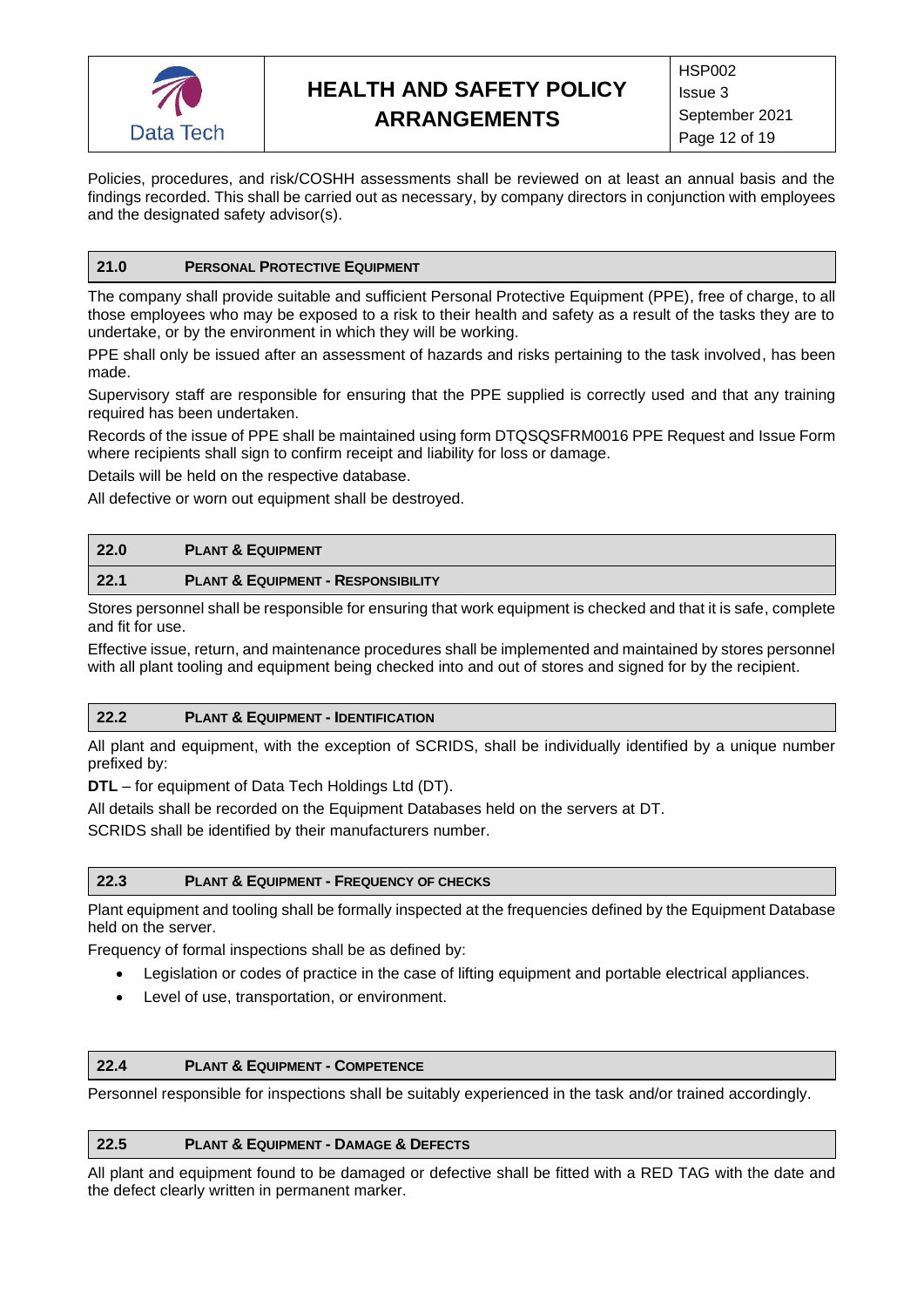



Any plant or equipment Red tagged shall not be used until repaired.

Should repair be impracticable or the equipment found to be beyond economic repair, then it shall be suitably destroyed or disposed of and the details added to the equipment database at the applicable office. Blank Red Tags shall be made available at all work sites.

#### <span id="page-12-0"></span>**23.0 RAIL OPERATIONS**

Data Tech will not deploy any person on London Underground (LU), Docklands Light Railway (DLR) or Network Rail (NWR) infrastructure until they have been trained in accordance with the requirements of the above, briefed and their competence assured.

<span id="page-12-1"></span>

| 24.0                                                                                                                             | <b>RISK ASSESSMENTS</b>           |
|----------------------------------------------------------------------------------------------------------------------------------|-----------------------------------|
| 24.1                                                                                                                             | <b>RISK ASSESSMENTS - GENERIC</b> |
| $\bigcap$ . In the $\bigcap$ of $\bigcap$ is the second of the second second second second second the second second state second |                                   |

Generic Risk Assessments will be produced, to cover tasks and operations regularly carried out and situations routinely encountered.

Assessments will be carried out by competent personnel, usually by a Project Manager with a member of Health and Safety staff.

These will include:

- Nature of the hazard
- Details of the consequences worst case used
- Details of persons at risk.
- Control measures required detailed within, as a safe system of work.

#### **Severity will be determined by a numerical score:**

|   | None or trivial Injury      |
|---|-----------------------------|
|   | Injury requiring First Aid  |
| Q | Reportable Injury           |
| 4 | Major Injury or disablement |
|   | Death                       |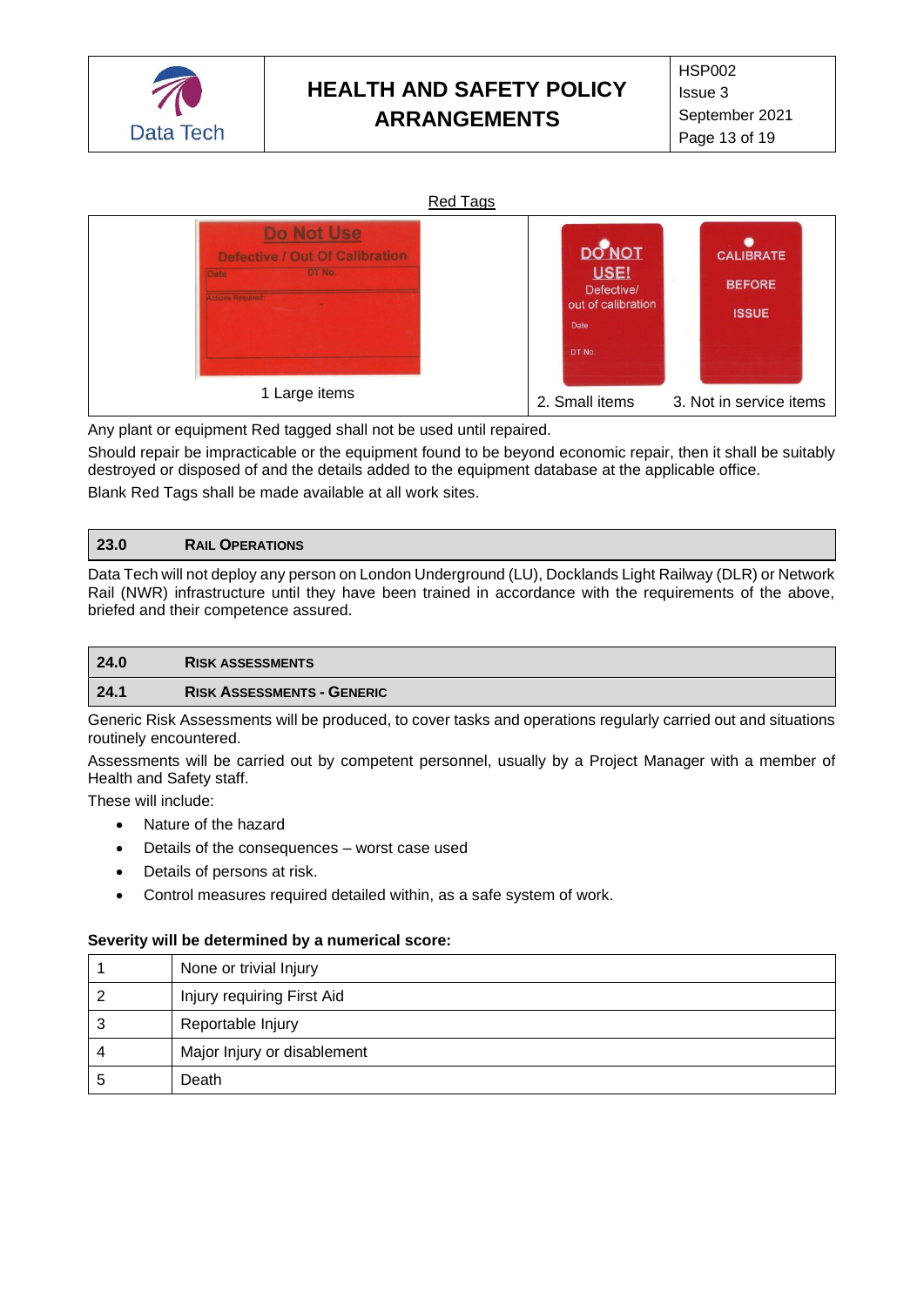

## **Probability of occurrence will be similarly determined**

|        | <b>Extremely Unlikely</b> |
|--------|---------------------------|
|        | <b>Unlikely</b>           |
| ົ<br>J | Likely                    |
|        | Very Likely               |
| 5      | Almost Certain            |

#### **Risk Rating will be determined by the Severity Score multiplied by the Probability Score**

| 1 to 5   | Tolerable / Low Risk                         |
|----------|----------------------------------------------|
| 6 to 10  | Monitor and Maintain Strict Control Measures |
| 11 to 15 | Work Method Needs Urgent Modification        |
| 16 to 25 | Work NOT Allowed, STOP WORK, Reassess        |

Applicable Risk Assessments will be included in generic or site-specific method statements or within the site pack as required.

Risk Assessments will be reviewed annually or sooner if required through legislative or operational changes.

#### **24.2 RISK ASSESSMENTS - SITE SPECIFIC**

Site Specific Risk Assessments will be undertaken by the designated Project Manager with the assistance as required of the designated Health and Safety Advisor listed in 1.3.

These will be included, with the applicable control measures, in either the Site-Specific Method Statement or the Site Specific Instruction, if a generic method statement is used.

Site surveys or Hazard Identification surveys will be carried out so far as practicable to identify significant on site risks. These will be carried out by a competent person and the results recorded.

#### **24.3 RISK ASSESSMENTS - ON SITE**

On site risk assessments will be carried out by the Site Person in Charge or Site Supervisor as applicable.

Significant findings will be recorded with the control measures put in place to reduce the risk to tolerable level. All relevant details and control measures will be briefed to staff.

#### **24.4 RISK ASSESSMENTS - PUBLICATION**

Risk assessments will be published to all employees via method statements, site or van packs, works instructions, or briefings as applicable to site and works.

All such assessments and other documentation will be held on the Data Tech's server.

#### <span id="page-13-0"></span>**25.0 SITE DOCUMENTATION**

Prior to works, documentation will be prepared and briefed to those staff engaged on site. Format may vary subject to site and works but will cover the following:

- $\triangleright$  Site details, address, contacts;
- ➢ Emergency procedures including contact numbers;
- ➢ Works details, instructions and methodology;
- ➢ Plant & equipment;
- ➢ Risk assessments and control measures including site specific;
- ➢ COSHH assessments and handling instructions;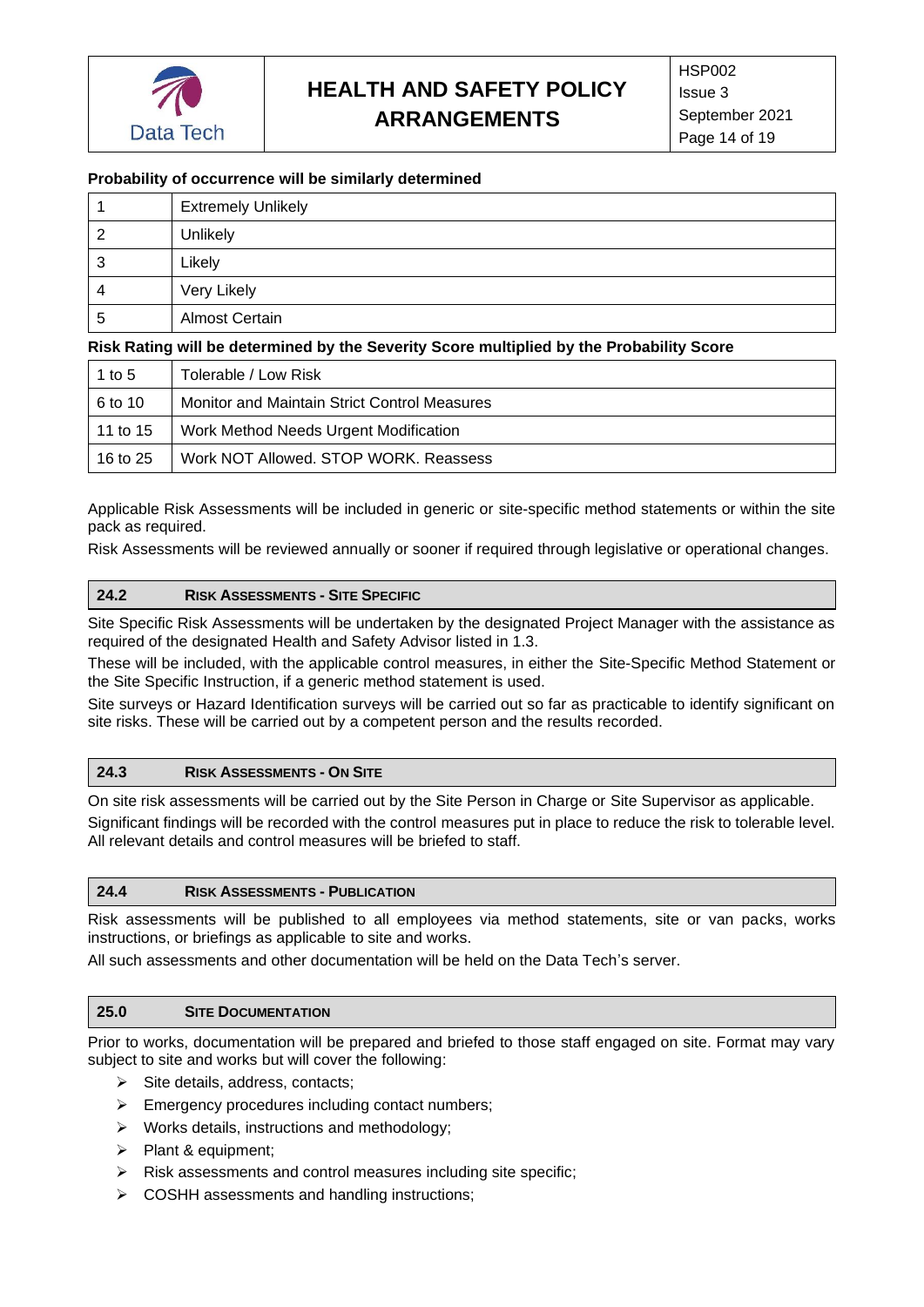

- ➢ Hazardous materials details including asbestos;
- $\triangleright$  Drawings, mark-ups and sketches as applicable;
- ➢ Permits and licenses;
- ➢ Equipment instructions;
- $\triangleright$  Environmental information as applicable to site;

All site documentation will be treated as Controlled and will be updated as necessary with all updates recorded.

#### <span id="page-14-0"></span>**26.0 SUBCONTRACTORS**

Subcontractors shall be selected, approved and managed in accordance with Data Tech Business Management System procedures.

#### <span id="page-14-1"></span>**27.0 SUPERVISION**

Data Tech work crews will be supervised by personnel deemed competent by the company and, where required signed off on client documentation as in the case of London Underground.

Where required supervisory staff will carry identification as PWT/SPC/Supervisor/COSS.

Additional supervision will be carried out by Project or Installation Managers as necessary.

#### <span id="page-14-2"></span>**28.0 TRAINING**

Task specific training will be carried out both on the job and through courses by industry accredited colleges or companies or internal trainers.

These will be identified and arranged by those detailed in1.2 or designated managers.

Training will be subject to the needs of the business, work scopes and works environments.

See HRP002 – Training Policy

#### **28.1 TRAINING - SPECIFIC TASKS**

Where a specific training need is identified, the individual concerned will receive task specific training from a recognised training provider and / or from a suitably skilled instructor in addition to on the job training.

Where practicable, industry standard training courses will be used (e.g.: confined spaces, scaffold tower erection).

Additionally, environment specific training such as London Underground or Network Rail will be arranged prior to deployment.

Retraining shall be carried out at the intervals specified for the competence required.

#### **28.2 TRAINING - RECORDS**

Records of training and competences will be held at the company's address in electronic form from which skills matrices may be produced as required.

Scanned copies of all certification shall be held on Data Tech's servers.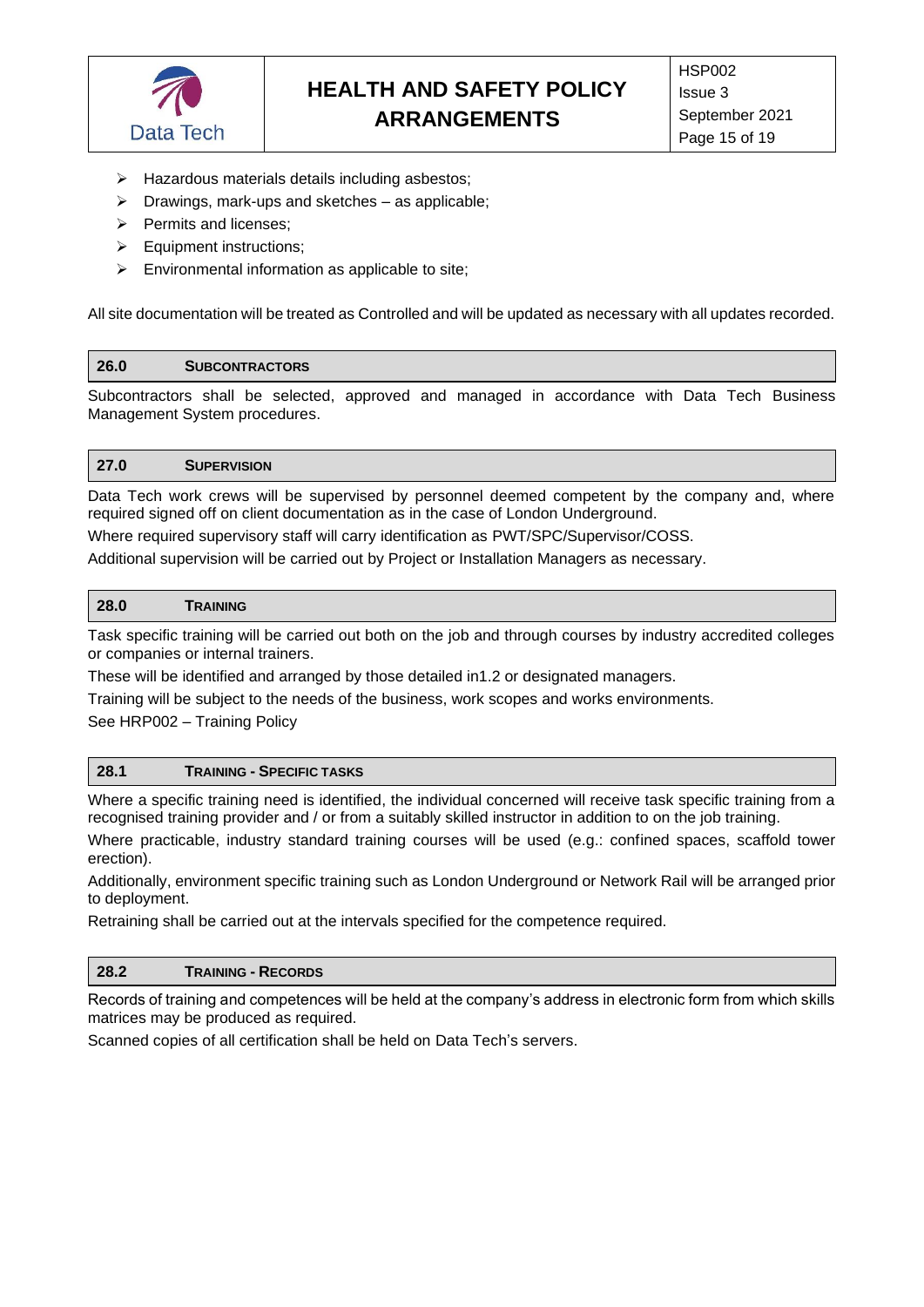

### <span id="page-15-0"></span>**29.0 VEHICLES (COMPANY)**

Company vehicles shall be managed in compliance with HRP006 Company Vehicle Policy in addition to these arrangements.

### **Allocated vehicles:**

The authorised driver (for allocated vehicles) is responsible for keeping his/her allocated vehicle in good repair and generally maintaining it in an efficient and roadworthy condition. A daily "walk around check" shall be carried out and recorded on the vehicle check sheet (rear) with detailed front shall be completed monthly and sent to the Fleet Manager.

### **Pool vehicles**

Stores department are responsible for keeping pool vehicles in good repair and generally maintaining them in an efficient and roadworthy condition. A vehicle check sheet shall be completed by Stores Department on issue/collection, transfer or return of a vehicle.

Driver checks, and maintenance shall include:

- $\triangleright$  Lubricant reservoirs, coolant AdBlue and antifreeze levels where applicable.
- $\triangleright$  Tyre pressures, treads and wear.
- ➢ Washer levels and wiper operation.
- ➢ Operation of all brakes, lights and beacons (where fitted).
- $\triangleright$  Doors, window and locks.
- $\triangleright$  General cleanliness, especially windows, number plates and lights
- All defects must be immediately reported, and repairs promptly arranged.

Periodic audits will be carried out on vehicles.

### **First Use Inspections:**

Data Tech lease hire all company vehicles, generally for 3 year periods, after which they are returned to the hire company.

On delivery they will be inspected by the Fleet Manager or designated competent person and if in order, signed for and accepted. Should damage or defects be found the vehicle will be rejected back to the hire company for repair or replacement.

### **Walk around and Brake checks**

All drivers shall, as part of their pre work checks ensure that all operational and safety equipment is functional and that the brakes operate correctly. Should brakes or any other safety equipment not be in a functional state, the driver shall report the matter to the Fleet Manager – days or the Night Manager – nights.

### **Servicing, Maintenance and defects**

All vehicles will be serviced in accordance with the manufacturer's instructions, with details held on the Milage Schedule Report.

Drivers shall complete monthly Vehicle Checklist and highlight any non-urgent issues/repairs shall then be arranged.

Should any safety critical or major issues arise, the vehicle will be recovered (if unfit to drive) and taken to an authorised repair centre. Where necessary after collision damage, the insurance company shall be informed.

### **Tyres**

Drivers shall carry out regular checks of their vehicle tyres, inspecting for damage, wear and pressure

Where the tyre is found worn or damaged, the Leasing company shall be contacted to arrange repair or replacement. DT require tyres to be changed when tread is reduced to between 2-3mm across the central ¾ of the tread around the complete circumference of the tyre.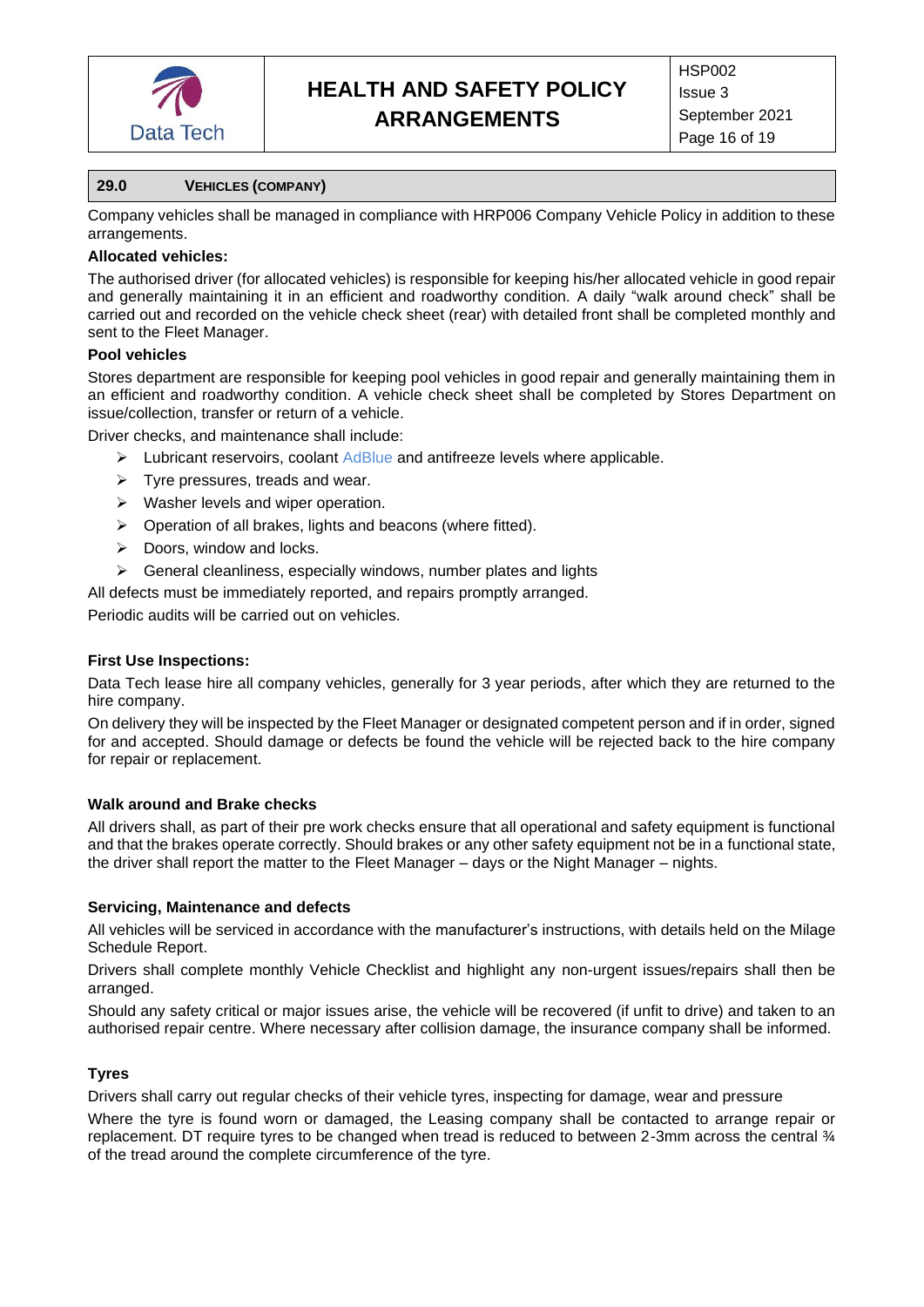

#### <span id="page-16-0"></span>**30.0 WASTE**

Waste will be handled in accordance with Data Tech BMS procedure PRC 1029

Where required, details of handling and disposal requirements, including PPE and any specialist handling, will be detailed in the method statement for site or in a separate work instruction.

Where bulk waste is concerned a separate risk assessment may be required prior to operations by the Compliance Manager.

<span id="page-16-1"></span>

| -94<br><b>JI.U</b> | <b>WELFARE</b> |
|--------------------|----------------|
|                    |                |

#### **OFFICES:**

Welfare facilities including First Aid, toilets, washing facilities, kitchen facilities and drinking water shall be supplied in all offices of Data Tech.

#### **SITE:**

Welfare facilities will generally be arranged by the Client or Principal contractor, with all details being briefed to staff on site, and included in the Method Statement or Site-Specific Instruction and/or the Construction Safety Plan for site and works.

Where this is not practicable, Data Tech may provide self-contained mobile units equipped with toilet, washing and canteen facilities. All details will be recorded in the Method Statement or Site-Specific Instruction for site. Cleaning wipes, paper rolls and bottled water will be issued to crews as required.

#### <span id="page-16-2"></span>**32.0 WORKING AT HEIGHTS**

Operations will be assessed by the Project Manager and safety staff as applicable, with a view to the requirements for working at heights.

Data Tech will ensure that:

- Work at heights will be avoided where practicable.
- Work equipment or other measures will be employed where working at height cannot be avoided.
- Where risk of fall cannot be eliminated, work equipment or other measures will be employed to minimise the distance and consequences of a potential fall.
- Weather conditions that could endanger health and safety will be considered when planning and carrying out work at height operations.
- Equipment for work at height is appropriately inspected.
- All works at height is properly planned and organised.
- Risks from falling objects and fragile surfaces are properly controlled.

Staff will be trained and briefed accordingly.

#### **32.1 WORKING AT HEIGHTS – ACCESS EQUIPMENT**

Some equipment used for access to height requires special training before use examples being:

- ➢ Mobile Elevating Work Platforms IPAF training.
- ➢ Scaffold Towers PASMA Training

Staff will be suitably trained to operate/install equipment prior to use.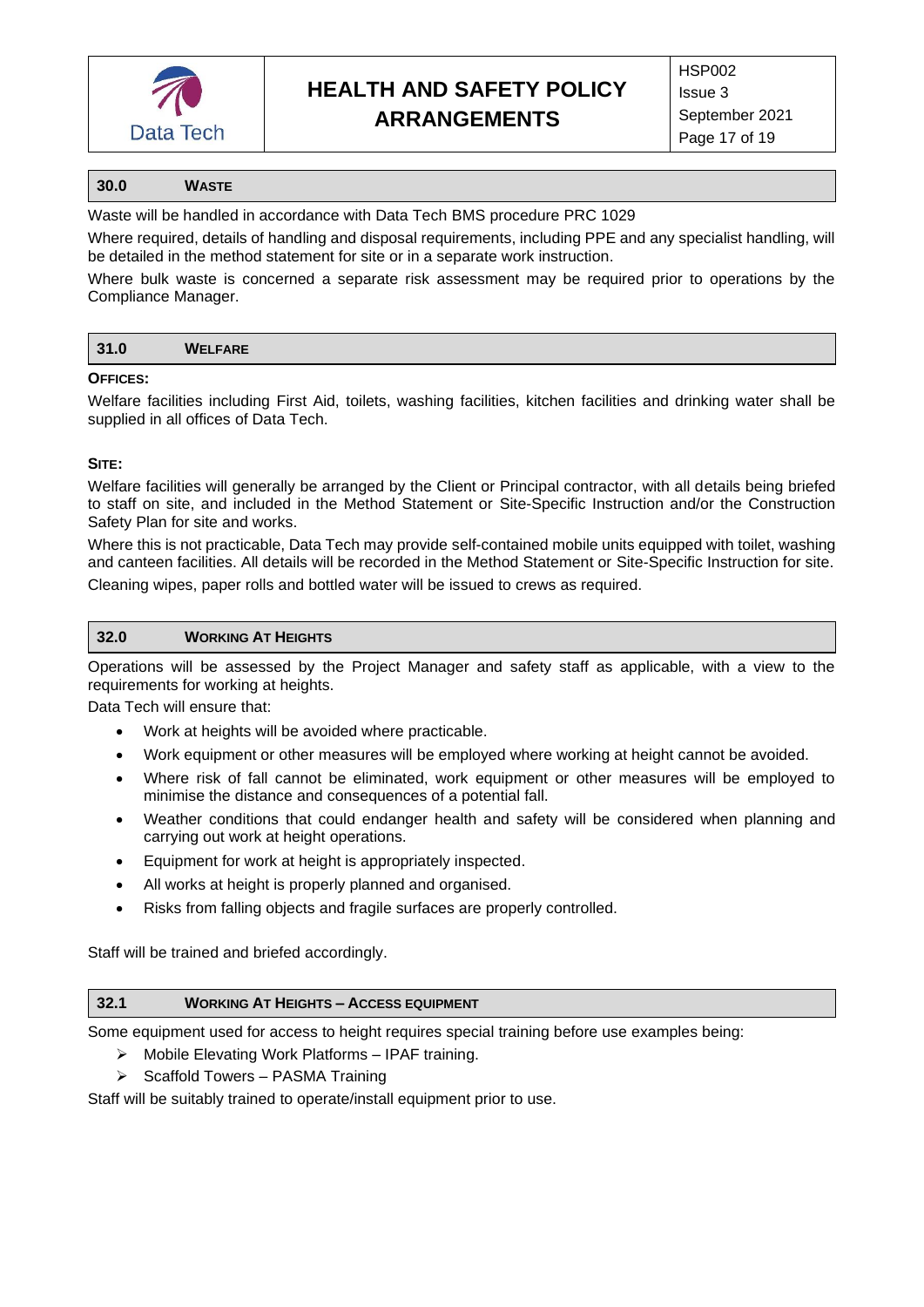

#### <span id="page-17-0"></span>**33.0 WORKING TIME – SEE HRS 007 WORKING HOURS PROCEDURE**

Data Tech complies with the Working Time Regulations 1998 and amendment 2003 and operate opt out as required.

General requirements are:

The longest shift in any roster shall be 12 hours.

A minimum amount of rest between any two shifts shall be 11 hours.

Consecutive days that may be worked before a rest period when working on, over or adjacent to the railway shall be either:

a) Six consecutive days, followed by a rest period of not less than 24 hours, or;

b) 12 consecutive days, followed by two consecutive rest days, each of which is not less than 24 hours or;

c) Two rest periods each of which is not less than 24 hours, within any 14-day period.

Adult workers must be permitted rest breaks of at least 20 minutes if 6 hours or more are to be worked.

Young workers (16-18) must be permitted rest breaks of at least 30 minutes if 4.5 hours or more are to be worked.

Working hours shall be monitored and controlled by the Resources and Payroll systems.

#### <span id="page-17-1"></span>**34.0 WORKSAFE PROCEDURE (REFUSAL TO WORK ON THE GROUNDS OF HEALTH AND SAFETY)**

Refusal to work on the grounds of concerns over issues relating to Health & Safety is a key component of Data Tech's Health & Safety policy.

#### **Employees raising an honest and reasonable complaint are protected by law from any disciplinary action.**

Should any employee sincerely believe that their designated work activity or the environment in which they are required to operate, involves unacceptable risk of injury or damage to equipment they have the right to refuse to work until the risk is reduced to an acceptable level. Issues should be raised initially with person in charge of site (SPC, COSS, Supervisor).

In the event of such a concern being raised, the employee will be supported, and an investigation carried out to determine if the concerns are well founded.

If no substantive evidence is found and a safe system is in place, the complainant will be asked to carry out the task. If agreement cannot be reached, then the complainant shall vacate the work area and escalation shall take place by the person in charge of site.

If the concerns are justified, the work will be suspended until adequate control measures are put in place and a safe system established.

All concerns will be investigated, initially by the person in charge of site (SPC, COSS, Supervisor) and escalated where necessary to Data Tech's Compliance and Project Management staff.

This procedure shall be issued to employees involved in railway working at induction.

#### <span id="page-17-2"></span>**34.1 WORKSAFE PROCEDURE - CONFIDENTIAL REPORTING - RAIL**

Concerns about safety should be raised with the person in charge of site or line manager. However, if it is felt that these channels are inappropriate or inadequate, employees may contact CIRAS, the rail industry's confidential reporting system.

All reports are treated in absolute confidence and CIRAS is free to anyone working on or around the rail network.

| Telephone number: 0800 4 101 101 | Freepost CIRAS          |
|----------------------------------|-------------------------|
| Text 07507 285887                | http://www.ciras.org.uk |